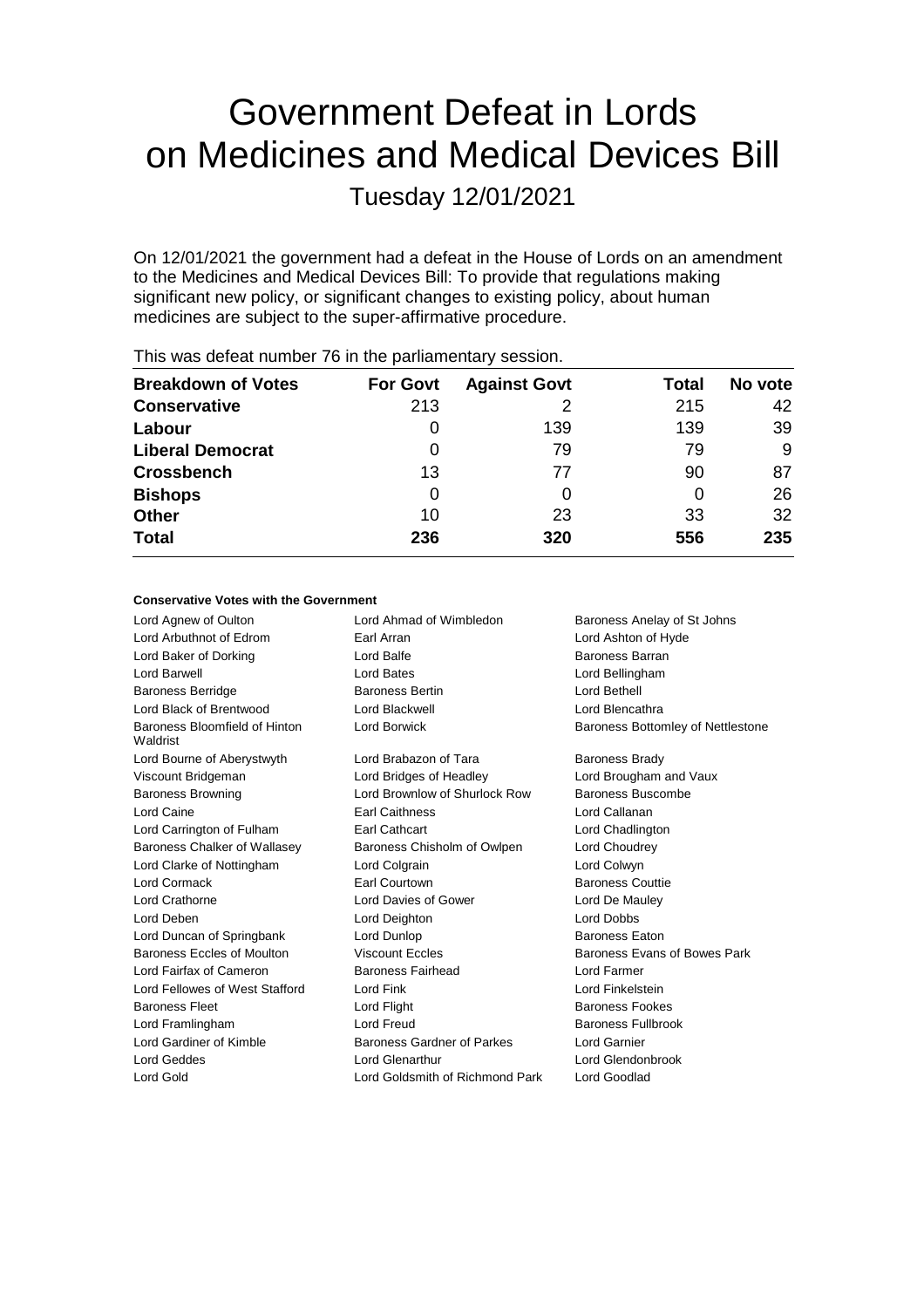Lord Grimstone of Boscobel Lord Hague of Richmond Viscount Hailsham Lord Hamilton of Epsom Lord Hammond of Runnymede Lord Harris of Peckham Lord Haselhurst **Lord Hayward Lord Hayward** Baroness Helic Lord Henley Lord Herbert of South Downs Lord Hill of Oareford Baroness Hodgson of Abinger Lord Holmes of Richmond Baroness Hooper Lord Horam Lord Howard of Lympne Lord Howard of Rising Earl Howe Lord Howell of Guildford Lord Hunt of Wirral Baroness Jenkin of Kennington Lord Johnson of Marylebone Lord Jopling Lord Keen of Elie Lord King of Bridgwater Lord Kirkham Lord Kirkhope of Harrogate Lord Lamont of Lerwick Lord Lancaster of Kimbolton Lord Lansley **Lord Leigh of Hurley** Lord Lexden Lord Lilley Earl Lindsay Lord Lingfield Earl Liverpool Lord Livingston of Parkhead Marquess of Lothian Lord Mackay of Clashfern **Baroness Manzoor Baroness Manzoor** Lord Marland Lord Marlesford Lord Maude of Horsham Lord McColl of Dulwich Lord McInnes of Kilwinning Lord McLoughlin Lord Mendoza Baroness Meyer **Baroness Mone** Baroness Mone **Duke of Montrose** Baroness Morgan of Cotes **Baroness Morris of Bolton** Baroness Morrissey Lord Moylan Lord Moynihan Lord Naseby Lord Nash Baroness Neville-Jones Baroness Neville-Rolfe Baroness Newlove Baroness Nicholson of Winterbourne Baroness Noakes Lord Norton of Louth Lord O'Shaughnessy Lord Parkinson of Whitley Bay Lord Patten Baroness Penn Lord Pickles Baroness Pidding **Lord Polace Contract Contract Lord Polace Contract Contract Contract Contract Contract Contract Contract Contract Contract Contract Contract Contract Contract Contract Contract Contract Contract Contract** Lord Porter of Spalding Lord Price Lord Rana Lord Randall of Uxbridge The Lord Ranger Corp. 2012 Baroness Rawlings Lord Reay **Baroness Redfern Baroness Redfern Lord Renfrew of Kaimsthorn** Lord Ribeiro Viscount Ridley Lord Risby Lord Robathan Baroness Rock Lord Rose of Monewden Lord Rotherwick Lord Saatchi Baroness Sanderson of Welton Lord Sarfraz **Lord Sassoon** Baroness Sater Baroness Scott of Bybrook Baroness Seccombe Lord Selkirk of Douglas Baroness Shackleton of Belgravia Lord Sharpe of Epsom Lord Sheikh Baroness Shephard of Northwold Lord Sherbourne of Didsbury Earl Shrewsbury Lord Smith of Hindhead Baroness Stedman-Scott Lord Stewart of Dirleton Lord Strathclyde **Baroness Stroud** Baroness Stroud Baroness Sugg Lord Suri Lord Swinfen Lord Taylor of Holbeach Lord Tebbit Lord Trefgarne Viscount Trenchard Lord True Lord Tugendhat Lord Vaizey of Didcot Baroness Vere of Norbiton Baroness Verma Lord Wakeham Lord Waldegrave of North Hill Baroness Warsi **Lord Wasserman** Lord Wei **Lord Wharton of Yarm** Cord Whatby Lord Whitby Lord Willetts Baroness Williams of Trafford Lord Wolfson of Tredegar Baroness Wyld Lord Young of Cookham Viscount Younger of Leckie

Lord Grade of Yarmouth Lord Greenhalgh Lord Griffiths of Fforestfach

#### **Conservative Votes against the Government**

Baroness Cumberlege Lord Forsyth of Drumlean

# **Labour Votes with the Government**

#### **Labour Votes against the Government**

Lord Adonis Lord Allen of Kensington Lord Alli Baroness Amos **Lord Anderson of Swansea** Baroness Andrews Baroness Armstrong of Hill Top Lord Bach Baroness Bakewell Lord Bassam of Brighton **Lord Berkeley Communist Baroness Billingham** Baroness Blower **Lord Blunkett** Lord Boateng Lord Boateng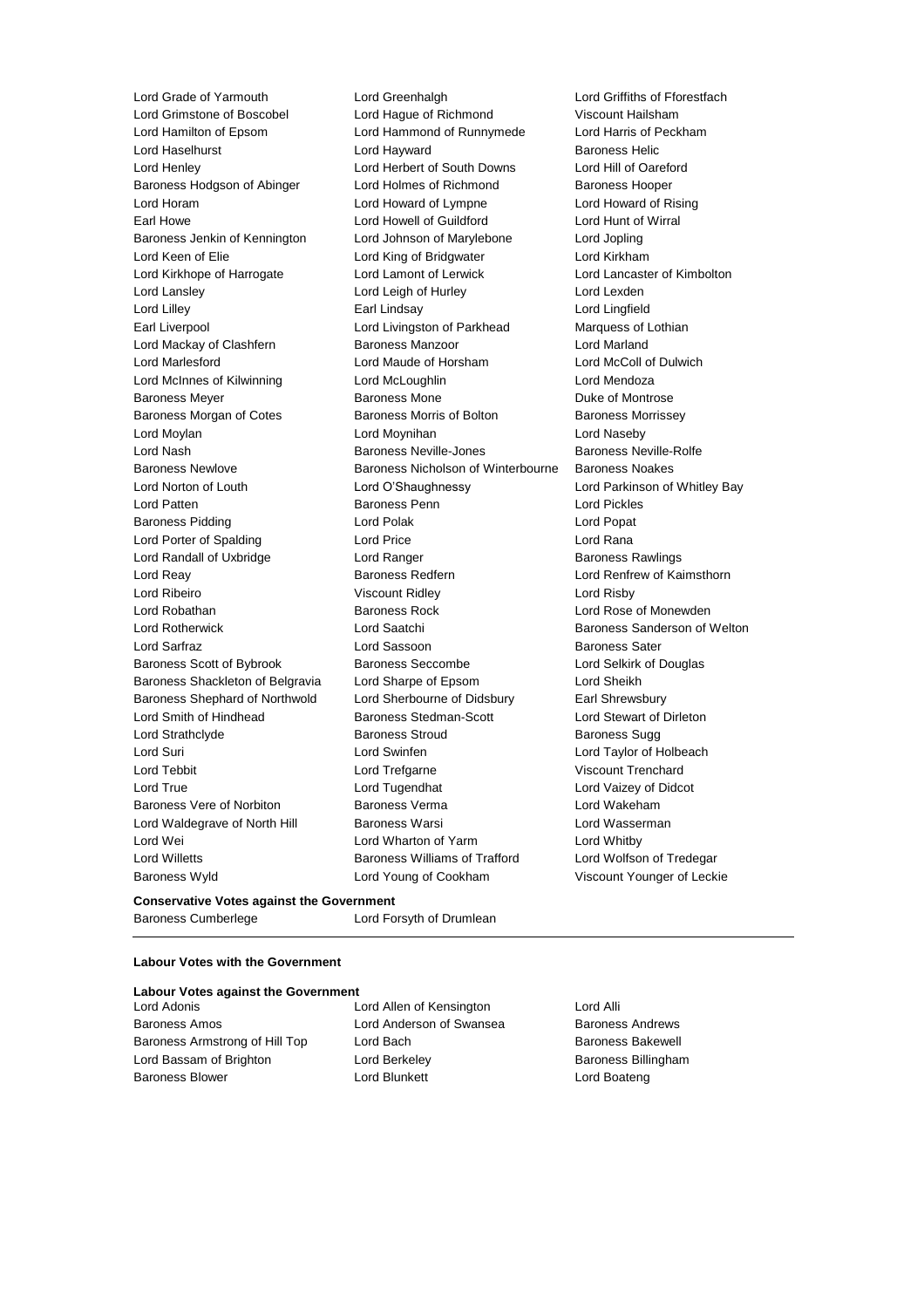Lord Bradley **Lord Browne of Ladyton** Baroness Bryan of Partick Lord Campbell-Savours **Lord Carter of Coles** Baroness Chakrabarti Viscount Chandos Baroness Clark of Kilwinning Lord Clark of Windermere Baroness Cohen of Pimlico Lord Collins of Highbury Baroness Corston Lord Cunningham of Felling Lord Davidson of Glen Clova Lord Davies of Brixton Lord Davies of Stamford **Lord Davies of Oldham** Baroness Donaghy Lord Donoughue Baroness Drake Lord Dubs Lord Eatwell Lord Elder Lord Faulkner of Worcester Lord Filkin **Lord Foulkes of Cumnock** Baroness Gale Lord Giddens Lord Glasman Baroness Golding Baroness Goudie Lord Grantchester Lord Griffiths of Burry Port Lord Grocott Lord Hain Viscount Hanworth Lord Harris of Haringey Lord Haskel Lord Haworth Baroness Hayman of Ullock Baroness Hayter of Kentish Town Baroness Healy of Primrose Hill Lord Hendy **Baroness Henig** Baroness Henig Baroness Hilton of Eggardon Lord Hollick Lord Howarth of Newport Lord Hoyle Lord Hunt of Kings Heath Baroness Jay of Paddington Baroness Jones of Whitchurch Lord Jones Lord Jordan Lord Judd Baroness Kennedy of The Shaws Lord Kennedy of Southwark Lord Knight of Weymouth Baroness Lawrence of Clarendon Lord Leitch Lord Lennie Lord Levy **Baroness Liddell of Coatdyke** Lord Liddle Lord Lipsey **Baroness Lister of Burtersett** Lord MacKenzie of Culkein Baroness Mallalieu Lord Maxton Lord McAvoy Lord McConnell of Glenscorrodale Baroness McDonagh Baroness Mc Baroness McIntosh of Hudnall Lord McKenzie of Luton Lord McNicol of West Kilbride Lord Mendelsohn Lord Monks Baroness Morgan of Huyton Lord Morris of Aberavon Baroness Morris of Yardley **Baroness Nye Communist Communist Communist Communist Communist Communist Communist Communist Communist Communist Communist Communist Communist Communist Communist Communist Communist Communist C** Lord Pendry **Baroness Pitkeathley Lord Ponsonby of Shulbrede** Lord Ponsonby of Shulbrede Lord Prescott **Baroness Primarolo** Lord Puttnam Baroness Quin **Baroness Ramsay of Cartvale** Baroness Rebuck Lord Reid of Cardowan Lord Robertson of Port Ellen Lord Rooker Lord Rosser **Lord Rowlands Baroness Royall of Blaisdon** Lord Sawyer Baroness Sherlock Lord Sikka Viscount Simon **Baroness Smith of Basildon** Baroness Smith of Gilmorehill Lord Snape Lord Soley Lord Stevenson of Balmacara Baroness Taylor of Bolton Baroness Thornton Lord Touhig Lord Triesman **Lord Tunnicliffe** Lord Tunnicliffe **Lord Turnberg** Baroness Warwick of Undercliffe Lord Watson of Invergowrie Lord Watts Lord West of Spithead **Baroness Wheeler** Baroness Wheeler **Baroness Whitaker** Lord Whitty Baroness Wilcox of Newport Lord Wills Lord Winston Lord Wood of Anfield Lord Woodley Baroness Young of Old Scone

#### **Liberal Democrat Votes with the Government**

### **Liberal Democrat Votes against the Government**

| Lord Addington                                |
|-----------------------------------------------|
| Baroness Bakewell of Hardington<br>Mandeville |
| Baroness Benjamin                             |
| Lord Bradshaw                                 |
| Lord Burnett                                  |
| Lord Chidgey                                  |
| <b>Baroness Doocey</b>                        |
| Lord Fox                                      |
| Lord Goddard of Stockport                     |

Baroness Bonham-Carter of Yarnbury Baroness Bowles of Berkhamsted Baroness Brinton **Baroness Brinton** Lord Bruce of Bennachie Baroness Burt of Solihull Lord Campbell of Pittenweem Lord Clement-Jones Lord Dholakia Baroness Featherstone **Lord Foster of Bath** Baroness Garden of Frognal Lord German Lord Greaves **Baroness Grender** 

Lord Alderdice **Lord Allan of Hallam** Baroness Barker Lord Beith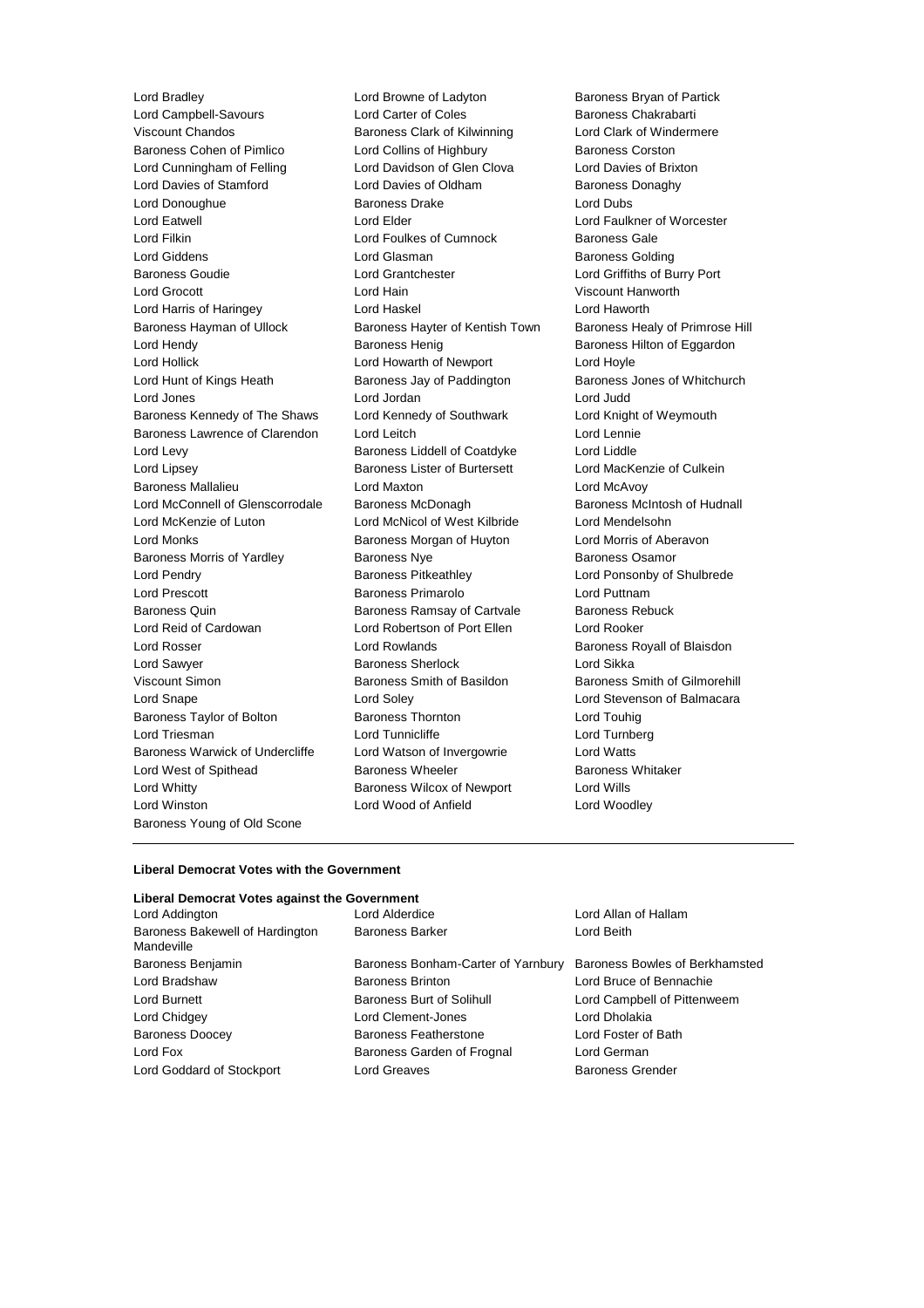Lord Wrigglesworth

Baroness Hamwee Baroness Harris of Richmond Baroness Humphreys Lord Hussain Baroness Hussein-Ece Baroness Janke Baroness Jolly Lord Jones of Cheltenham Baroness Kramer Lord Lee of Trafford **Baroness Ludford** Lord Marks of Henley-on-Thames Lord McNally Baroness Miller of Chilthorne Domer Lord Newby Baroness Northover Lord Oates Lord Paddick Lord Palmer of Childs Hill Baroness Parminter Baroness Pinnock Lord Purvis of Tweed Baroness Randerson Lord Razzall Lord Rennard Lord Roberts of Llandudno Baroness Scott of Needham Market Lord Scriven **Lord Sharkey Constant Constant Lord Sharkey Baroness Sheehan** Lord Shipley **Baroness Smith of Newnham** Lord Stephen Lord Stoneham of Droxford Lord Storey Lord Strasburger Baroness Suttie Lord Taverne Lord Taylor of Goss Moor Lord Teverson **Baroness Thomas of Winchester** Lord Thomas of Gresford Baroness Thornhill Viscount Thurso Lord Tope Lord Tyler **Baroness Tyler of Enfield** Lord Verjee Lord Wallace of Saltaire Baroness Walmsley Lord Willis of Knaresborough

#### **Crossbench Votes with the Government**

Lord Carrington Earl Cork and Orrery Baroness Deech Lord Eames **Earl Erroll** Earl Erroll **Example 20** Lord Greenway Lord St John of Bletso

Lord Botham Lord Carey of Clifton Lord Carlile of Berriew

# **Crossbench Votes against the Government**

Lord Berkeley of Knighton Lord Best Lord Bichard Lord Bichard Lord Birt **Baroness Boothroyd** Baroness Boothroyd Baroness Boycott Lord Broers **Example 2** Viscount Brookeborough Baroness Brown of Cambridge Lord Brown of Eaton-under-Heywood Lord Butler of Brockwell Baroness Butler-Sloss Baroness Campbell of Surbiton Lord Chartres Earl Clancarty Baroness Clark of Calton Viscount Colville of Culross Earl Courtenay of Devon Baroness Coussins Baroness Cox Lord Craig of Radley Viscount Craigavon Lord Crisp Lord Cromwell Lord Dannatt **Baroness D'Souza** Baroness D'Souza Baroness Falkner of Margravine Lord Field of Birkenhead Baroness Finlay of Llandaff Cord Freyberg Lord Geidt **Lord Grabiner Lord Grabiner Baroness Greengross** Baroness Grey-Thompson Lord Hannay of Chiswick Lord Harries of Pentregarth Baroness Hayman Lord Hope of Craighead Lord Houghton of Richmond Lord Janvrin Lord Kakkar Lord Kerr of Kinlochard Lord Kerslake Lord Kilclooney Lord Laming Lord Lisvane Lord Macpherson of Earl's Court Baroness Masham of Ilton Baroness Meacher **Baroness Murphy Baroness Neuberger** Baroness Neuberger Lord Pannick **Lord Patel Access Prashar** Lord Patel **Baroness Prashar** Lord Ramsbotham Lord Ravensdale Lord Rees of Ludlow Lord Rowe-Beddoe Lord Russell of Liverpool Earl Sandwich Lord Singh of Wimbledon Lord Smith of Kelvin Duke of Somerset Baroness Stern Lord Stirrup Lord Thomas of Cwmgiedd Lord Thurlow Lord Vaux of Harrowden Lord Walker of Aldringham Baroness Watkins of Tavistock Baroness Wheatcroft Lord Wilson of Tillyorn Lord Wilson of Dinton **Baroness Young of Hornsey** 

Lord Aberdare Lord Adebowale Lord Alton of Liverpool

Lord Hogan-Howe **Baroness Hogg Communist Communist Communist** Lord Powell of Bayswater

#### **Bishop Votes with the Government**

**Bishop Votes against the Government**